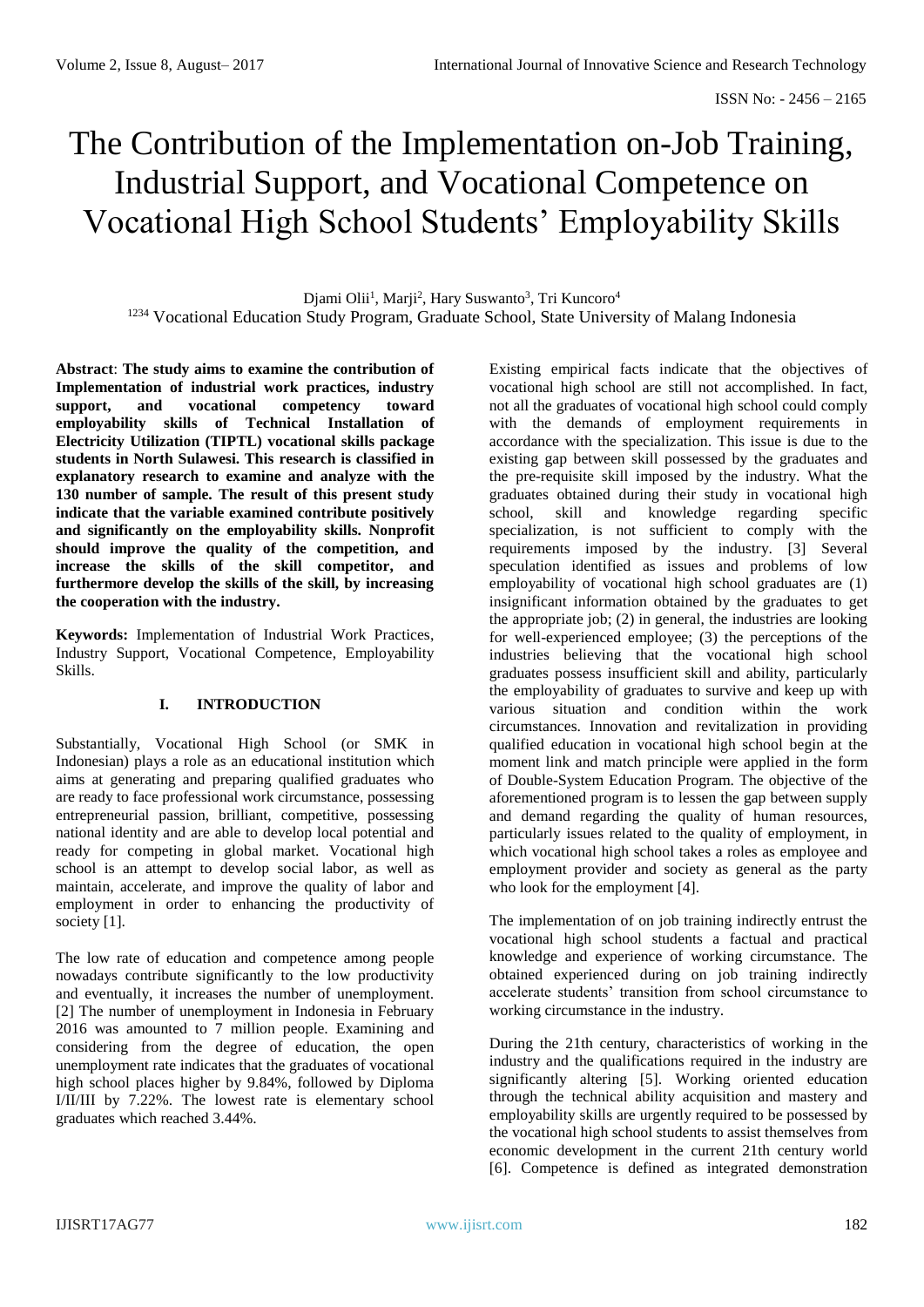framework of a set of ability and skill as well as observed and measured behavior in conducting particular measure on particular level [7].

The implementation of on-job training of vocational high school students taking TIPTL major in industries aims at measuring the preparation of students, the application of onjob training, and lastly dealing with evaluation of implementation. The preparation includes disseminating students with information of on-job training and giving them technical guidance. During the implementation school guides the students in the industry and monitor the role of students in the industry. While the evaluation deals with reporting the activity conducted through report writing and examining students' performance during on job training by the teachers and the industry. Lastly, students are given a certificate as a factual proof that students have accomplished on-job training by the industry. Principally, the implementation of on-job training is the implementation of professional education which combines systematically and synchronically education program in school and skills enhancement program which is conducted in the industry in order to make the students encounter the factual condition of working and guided by the industry to accomplish particular skills required [8].

On-job training plays as an exclusive learning chance for the vocational high school students since the students will obtain an unexampled experience and depiction of factual condition of industry which they have never obtained it before in the school. In addition, the implementation of onjob training will make the students discover and develop new knowledge and ability. The presence of industry for vocational high school plays as a paramount role since the development of education theory related to vocational high school and vocational learning depends on the development of industry and creates industry as an effective place to learn. In developing countries, the support of industry is shown by having a direct cooperation in terms of program provision for vocational school, financial for conducting research, and scholarship. The provision support of industry is the responsibility since it is imposed by national regulation. Furthermore, at least, industrial stakeholder which factually develops vocational education by establishing cooperation with the school is being given a tax break as a form of incentive.

School-to-work transition approach is done in American schools, which focus its the assessment on the problems of transition from education to the world of professional working, and it becomes noteworthy. This approach has now been widely adopted around the world and will increasingly put the industry as a vital learning ground for vocational schools.

Schools' potential that consist of human resources (students, educators and education personnel) and facilities of existing infrastructure optimized in such a way supported by curriculum structure that involves the industry is expected

teaching and learning activities which lead to the strengthening of competencies required by the industry. Some advantages in order to improve the quality of vocational high school graduates will be obtained through school collaboration with industry.

Vocational competence is a knowledge and competence possessed by the students in accordance wiith students' major and expertise. Vocational competence, in addition, is obtained through skill competence examination conducted at the end of the semester on vocational high school TIPTL. The competence examination of productive practice for students is the implementation of competency-based assessment to gain recognition for their ability.The productive competency examination is an opportunity to expose their capability and promotion of work in the presence of testers from the business world, industry experts and associations profession.

Employability skills is a skills required for working or in other words employability deals with any skills and ability in which the individual use it to conduct particular work. [9] Employability skills include non-technical skills, including generic skills, essential skills, soft skills, key competencies, transferable skills, enterprise skills and general capabilities. [10] Employability skills as a series of accomplishments comprehension skills and personal attributes that make graduates more likely to get a job and be successful in job selection, which benefits them, the workforce, society and the economy.

The study aims to examine the contribution of industrial practice implementation, and industry support to vocational competency and its impact on the readiness of vocational high school students' skill packages TIPTL in North Sulawesi. The hypotheses tested in this study are formulated as follows a) Is there a significant contribution to the implementation of industry work practices on employability skills? b) Is there a significant contribution to the industry support on students' employability skills? c) Is there a significant contribution of vocational competence on employability skills?

## **II. METHODS**

This research was conducted by employing survey research, which uses quantitative analysis with descriptive and inferential statistics [11]. Based on the timing of data collection, this study is *cross sectional* research that focuses on the description of the characteristics of a population or differences between two or more of the population at one point in time [12]. The population in this study is all students of class XII of academic year 2016/2017 SMK TIPTL skill program in North Sulawesi. There are five SMK package of expertise TIPTL, namely: SMK Negeri 2 Manado, SMK Negeri 2 Bitung, SMK Negeri 3 Tondano, SMKS Kristen 1 Tomohon, and SMKS Cokroaminoto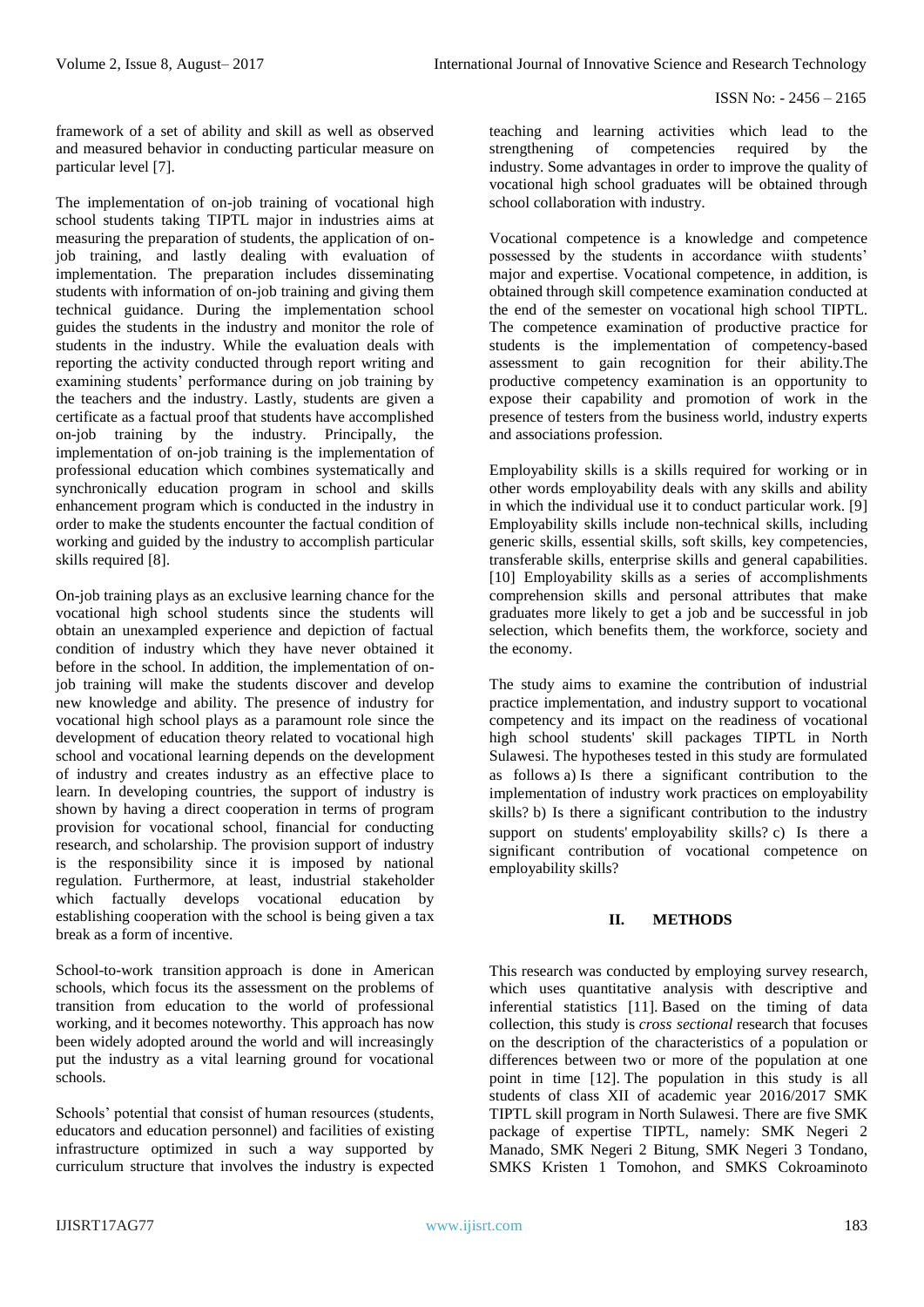Kotamobagu with 130 people samples. The descriptivecorrelational study design with quantitative research approach ex-post facto was employed.

### **III. RESULT AND DISCUSION**

The results of data analysis in this study indicate that almost all the coefficients show positive results. The variable implementation of industry work practices, industry support and vocational competency has a coefficient of less valuable pathway towards employability skills in the amount of 0.315, 0.160 and -0.008. The contribution of the implementation of industrial work practices, industry support, and vocational competencies to explain the diversity of employability skills are 38.3%. The path coefficient is  $0.315$  (t = 4,112; p = 0,000) of the implementation of the industry practice of employability skills and it is confirmed significant. The path coefficient of the industry support for employability skills is  $0.160$  (t = 2.015;  $p = 0.046$  an it is confirmed significant. The path coefficient of vocational competence to employability skills showed insignificant results (reached -0.008 (t = -0.106;  $p =$ 0.916)). The employability skills level can be explained directly by the implementation of industrial work practices and industry support.

The results of data analysis in this study indicate that the implementation of industry work practices has a positive and significant contribution to employability skills. That is, the high low employability skills can be explained by the students' perceptions about the implementation of industrial work practices. In addition, the implementation of industrial work practices of students will be known from how well students assess the implementation of industry practice. If students assess the implementation of industrial work practices poorly, it will be known from the competence of students on employability skills.

Industrial work practices are learning activities in the industry, where students are exposed to real world work situations. When in the industry Practice, students learn about discipline, adaptation, responsibility, teamwork, and other good attitudes that construct better students' mental. [13] Industrial training, which acts also as a process of student socialization into the workforce is proving to be very important and significant in shaping the performance behavior of graduates. The analysis showed that the industry support contributes positively and significant to the *employability skills* and reached a value of 12.96%. In order for the contribution to be more optimal, students should have a good perception of industry support.

The presence of the industry is very important to improve the technical skills, since the industry as a partner and carry out the practice of vocational students and practice the skills of the student according to the field learnt. The better the industry support, it results the employability of the students'

skills better. During the industrial work practices taking place in the industry, students will feel the support provided in the implementation of the industry Practice. The longer students are in the industry, there will be an iterative process that more often will improve employability skills, such as personality management skills, fundamental skills, team work skills, other skills and employability.

The above-mentioned description shows that at the time of work or training there will be changes in employability skill mastery of technological skills, the ability to manage in the face of work, and the ability to work (team work). Thus, it can be concluded that the longer the training period of a person will be the higher level of employability skills mastery.

Productivity is one measure of individual success in a company. People who have high employability skills will work faster than others. The person means having a higher or better productivity so that the person will get better rewards

### **IV. RECOMMENDATION**

- Implementation of contracts, competence and skills employability skills can be fundamentals to the healthcare workshops so that they have a concern for managers of education. Nonprofit should improve the quality of the competition, and increase the skills of the skill competitor, and furthermore develop the skills of the skill, by increasing the co-operation with the industry in the case of the placement of foreign players as well as the expertise and the decline of the curricula of the two industrial needs which emphasize the risks of rivals, competitiveness and pitch of skills. Employability skillsdantechnical skill quotescare practices in industryandcompetitivitiescan betrenchedintradeconspeciesin school and industry.
- Employability skills have a very important role in the world of employment in electric power, for their schools to pay attention to the development of employability skills by emphasizing the practices in schools as well as in industries that will ultimately increase the sense of trust in the world of work.
- The results of the study show that the potential for controversy is not significant to work performance. On the basis of this result, the best practice should be the factors that can increase the motivation of the student to work.

#### **REFERENCES**

- [1]. Clarke, Linda and Winch, Christopher. 2007. Vocational Education: International Approaches, Development and System. Oxon: Routledge.
- [2]. Badan Pusat Statistik (BPS). 2016. Berita Resmi Statistik(text in Indonesian), No 47/05.